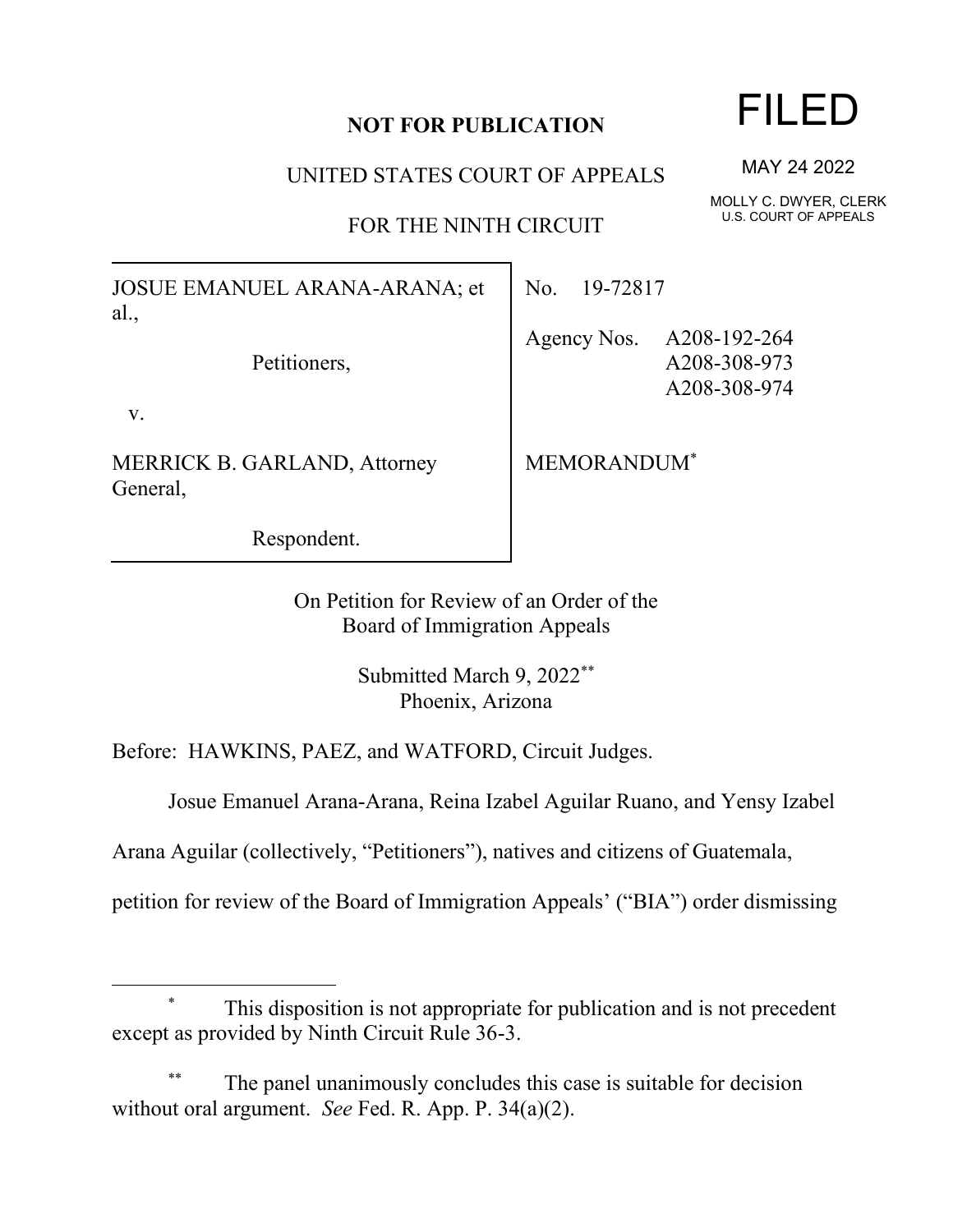their appeal from the immigration judge's ("IJ") denial of their applications for asylum, withholding of removal, and protection under the Convention Against Torture ("CAT"). We have jurisdiction under 8 U.S.C. § 1252. We review the agency's legal conclusions de novo and factual findings for substantial evidence. *Bringas-Rodriguez v. Sessions*, 850 F.3d 1051, 1059 (9th Cir. 2017) (en banc).We dismiss the petition in part and deny in part.

**1.** To prevail on their applications for asylum and withholding of removal, Petitioners must establish that Guatemalan authorities were unable or unwilling to control their persecutors. 8 U.S.C. § 1101(a)(42)(A); *Velasquez-Gaspar v. Barr*, 976 F.3d 1062, 1064–65 (9th Cir. 2020). The IJ found that Petitioners failed to show that the Guatemalan government was unable or unwilling to protect them from their persecutors. On appeal to the BIA, Petitioners did not challenge that finding. Nonetheless, Petitioners challenge that finding in their petition for review. Because Petitioners did not exhaust that issue before the BIA, we lack jurisdiction to review it. 8 U.S.C. § 1252(d)(1); *Iraheta-Martinez v. Garland*, 12 F.4th 942, 948 (9th Cir. 2021). Accordingly, we dismiss the petition to the extent it seeks to challenge that finding. And because Petitioners cannot establish this essential element of their claims for asylum and withholding of removal, we deny the petition as to those claims. *Velasquez-Gaspar*, 976 F.3d at 1065.

**2.** The BIA's determination that Petitioners were not entitled to relief on

2 a set of  $\sim$  2 a set of  $\sim$  2 a set of  $\sim$  2 a set of  $\sim$  3 a set of  $\sim$  3 a set of  $\sim$  3 a set of  $\sim$  3 a set of  $\sim$  3 a set of  $\sim$  3 a set of  $\sim$  3 a set of  $\sim$  3 a set of  $\sim$  3 a set of  $\sim$  3 a set of  $\sim$